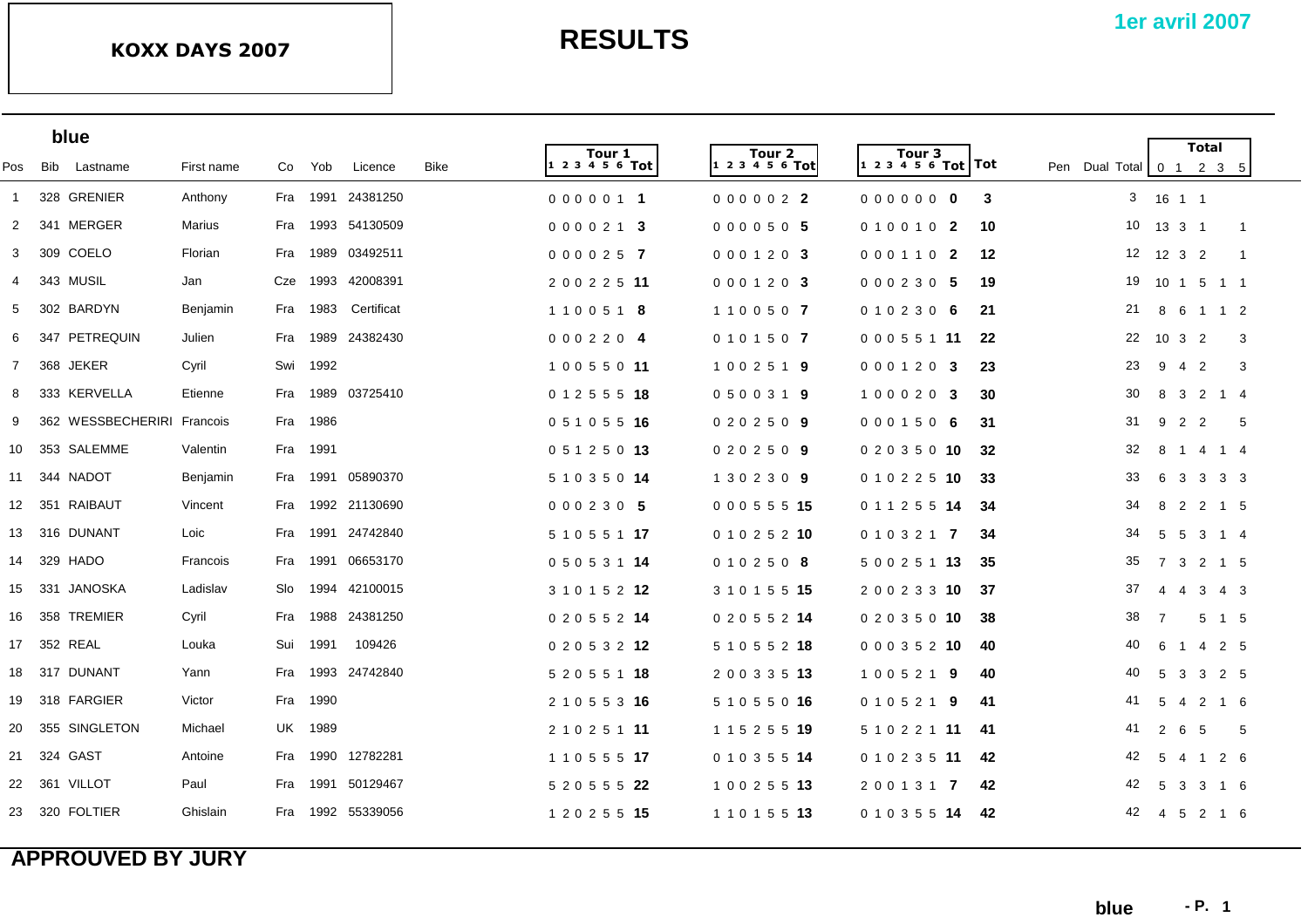| <b>Blue</b> |                  |  |                |     |          |                   |      |                        |                       |                                             |                                               | <b>Total</b>                     |                     |    |
|-------------|------------------|--|----------------|-----|----------|-------------------|------|------------------------|-----------------------|---------------------------------------------|-----------------------------------------------|----------------------------------|---------------------|----|
| Pos         | Bib<br>Lastname  |  | First name     | Co  | Yob      | Licence           | Bike | Tour 1<br>$123456$ Tot | Tour 2<br>123456Tot   | Tour <sub>3</sub><br> 1 2 3 4 5 6 Tot   Tot | Pen Dual Total 0 1 2 3 5                      |                                  |                     |    |
|             | 24 322 FREUND    |  | Jeoffrey       |     |          | Fra 1991 21131110 |      | 05035518               | 03055013              | 1 2 0 5 5 1 <b>14</b>                       | 45<br>-45                                     | 6 2 1 2 7                        |                     |    |
| 25          | 366 CHARPENTIER  |  | Michael        | Bel | 1991     |                   |      | 1 5 0 5 5 5 21         | 5 1 0 1 3 5 15        | 5 1 0 2 2 0 10                              | 46<br>46<br>$\overline{4}$                    | -4                               | 2 1 7               |    |
| 26          | 338 MARLIAC      |  | Thomas         | Fra |          | 1989 58147214     |      | 0 5 0 5 5 5 20         | 5 0 0 2 5 0 12        | 0 2 0 3 5 5 15                              | 47<br>-47<br>$\overline{7}$                   | $\overline{2}$                   | 1 8                 |    |
| 27          | 327 GIMENEZ      |  | Romain         | Fra |          | 1991 05890521     |      | 0 1 2 5 5 5 18         | 0 1 0 5 5 5 16        | 0 1 0 3 5 5 14                              | 48<br>5<br>48                                 | -3                               | 1 1 8               |    |
| 28          | 305 BAXTER       |  | Joe            | UK  |          | 1991 04407030     |      | 0 1 0 5 5 5 16         | 1 1 0 5 5 5 <b>17</b> | 0 1 1 5 3 5 15                              | 48<br>48<br>$\overline{4}$                    | -5                               | 1 8                 |    |
| 29          | 307 BESSELL      |  | Adam           | UK  | 1986     |                   |      | 0 5 1 5 5 5 21         | 0 1 0 3 5 3 12        | 0 1 0 5 5 5 16                              | 49<br>$5\overline{5}$<br>49                   | 3                                | 2 8                 |    |
|             | 30 315 DUCHESNE  |  | Benoit         | Fra |          | 1991 64000737     |      | 5 1 0 3 5 5 19         | 3 0 0 3 5 5 16        | 0 1 0 3 5 5 14                              | $5\overline{)}$<br>49<br>$\overline{2}$<br>49 |                                  | 4 7                 |    |
|             | 31 332 JUPIN     |  | Jonathan       | Fra |          | 1988 03725410     |      | 0 2 0 5 5 5 17         | 0 1 1 2 5 5 14        | 5 1 0 3 5 5 19                              | 50<br>$\overline{4}$<br>50                    | 3                                | 2 1 8               |    |
|             | 32 357 THIEBAULT |  | Adrien         | Fra |          | 1989 12771120     |      | 3 2 0 5 5 5 20         | 0 2 0 5 5 2 14        | 0 0 2 5 5 5 17                              | 51<br>5<br>-51                                |                                  | 4 1 8               |    |
| 33          | 360 VASSOR       |  | Morgan         | Fra |          | 1993 91209887     |      | 0 5 1 5 5 3 19         | 1 5 1 5 5 1 18        | 05055015                                    | 52<br>52<br>$\overline{4}$                    | $\overline{4}$                   | 1 9                 |    |
| 34          | 348 PICHON       |  | Jerome         |     | Fra 1975 |                   |      | 0 3 0 5 5 5 18         | 5 2 0 5 5 5 22        | 2 3 0 3 5 5 18                              | 58<br>58<br>$\overline{4}$                    |                                  | $2 \quad 3 \quad 9$ |    |
| 35          | 340 MAUDHUIT     |  | Quentin        | Fra |          | 1992 21131110     |      | 2 3 0 5 5 5 20         | 1 1 5 5 5 5 22        | 0 1 0 5 5 5 16                              | 58<br>58                                      | 3 3 1 1 10                       |                     |    |
| 36          | 346 PESENTI      |  | Julie          | Fra |          | 1983 15541380     |      | 1 3 0 5 5 5 19         | 1 3 0 5 5 5 19        | 2 3 0 5 5 5 20                              | 58<br>58                                      | 3 2 1 3 9                        |                     |    |
| 37          | 337 MARCHAND     |  | Benjamin       | Fra |          | 1992 24010400     |      | 3 5 1 5 5 5 24         | 3 2 0 3 5 5 18        | 1 0 3 5 5 5 19                              | 61<br>2<br>61                                 | 2                                | 1 4 9               |    |
| 38          | 367 FIGUERAS     |  | <b>Nicolas</b> | Esp |          | 1991 479940332    |      | 5 1 0 5 5 5 21         | 5 0 0 5 5 5 20        | 5 1 0 5 5 5 21                              | 62<br>4 <sub>2</sub><br>62                    |                                  |                     | 12 |
| 39          | 330 HENRIOUD     |  | Guillaume      | Fra | 1991     | 24742840          |      | 5 5 0 5 5 5 25         | 3 2 0 5 5 5 20        | 0 2 0 5 5 5 17                              | 62<br>62<br>$\overline{4}$                    | $2^{\circ}$                      | 1 11                |    |
| 40          | 342 MERLE        |  | Joris          | Fra |          | 1992 21130690     |      | 3 3 0 5 5 5 21         | 3 3 0 5 5 5 21        | 2 3 0 5 5 5 20                              | 62<br>3<br>62                                 | $\overline{1}$                   | 59                  |    |
| 41          | 345 OUEGHLANI    |  | Fouad          | Fra | 1983     |                   |      | 2 5 0 5 5 5 22         | 0 5 1 5 5 5 21        | 3 2 0 5 5 5 20                              | 63<br>3<br>63                                 | $\overline{2}$<br>$\overline{1}$ | 1 11                |    |
|             | 42 312 DEJACE    |  | Clement        | Bel | 1992     |                   |      | 5 3 0 3 5 5 21         | 2 2 0 3 5 5 17        | 5 5 0 5 5 5 25                              | 63<br>3<br>63                                 | $\overline{2}$                   | $3 \t10$            |    |
| 43          | 359 TUPMAN       |  | Matt           | UK. | 1987     | 04407025          |      | 2 5 0 5 5 1 18         | 5 5 0 5 5 5 25        | 5 2 0 5 5 5 22                              | 65<br>3<br>65<br>-1                           | $\overline{2}$                   |                     | 12 |
| 44          | 311 DECAYEUX     |  | Simon          | Fra | 1990     | 19600581          |      | 5 2 0 5 5 5 22         | 5 3 0 3 5 5 21        | 5 2 0 5 5 5 22                              | 65<br>3<br>65                                 |                                  | 2 2 11              |    |
| 44          | 313 DESTOURS     |  | Thomas         | Fra | 1990     |                   |      | 5 3 0 5 5 5 23         | 5 2 0 5 3 5 20        | 5 2 0 5 5 5 22                              | 65<br>3<br>-65                                |                                  | 2 2 11              |    |
|             | 46 301 BARBE     |  | Aurélien       | Fra |          | 1989 55346586     |      | 5 3 2 5 5 5 25         | 1 5 1 5 5 5 22        | 5 3 0 5 5 5 23                              | 70<br>-70                                     | 1 2 1 2 12                       |                     |    |
|             |                  |  |                |     |          |                   |      |                        |                       |                                             |                                               |                                  |                     |    |

## **APPROUVED BY JURY**